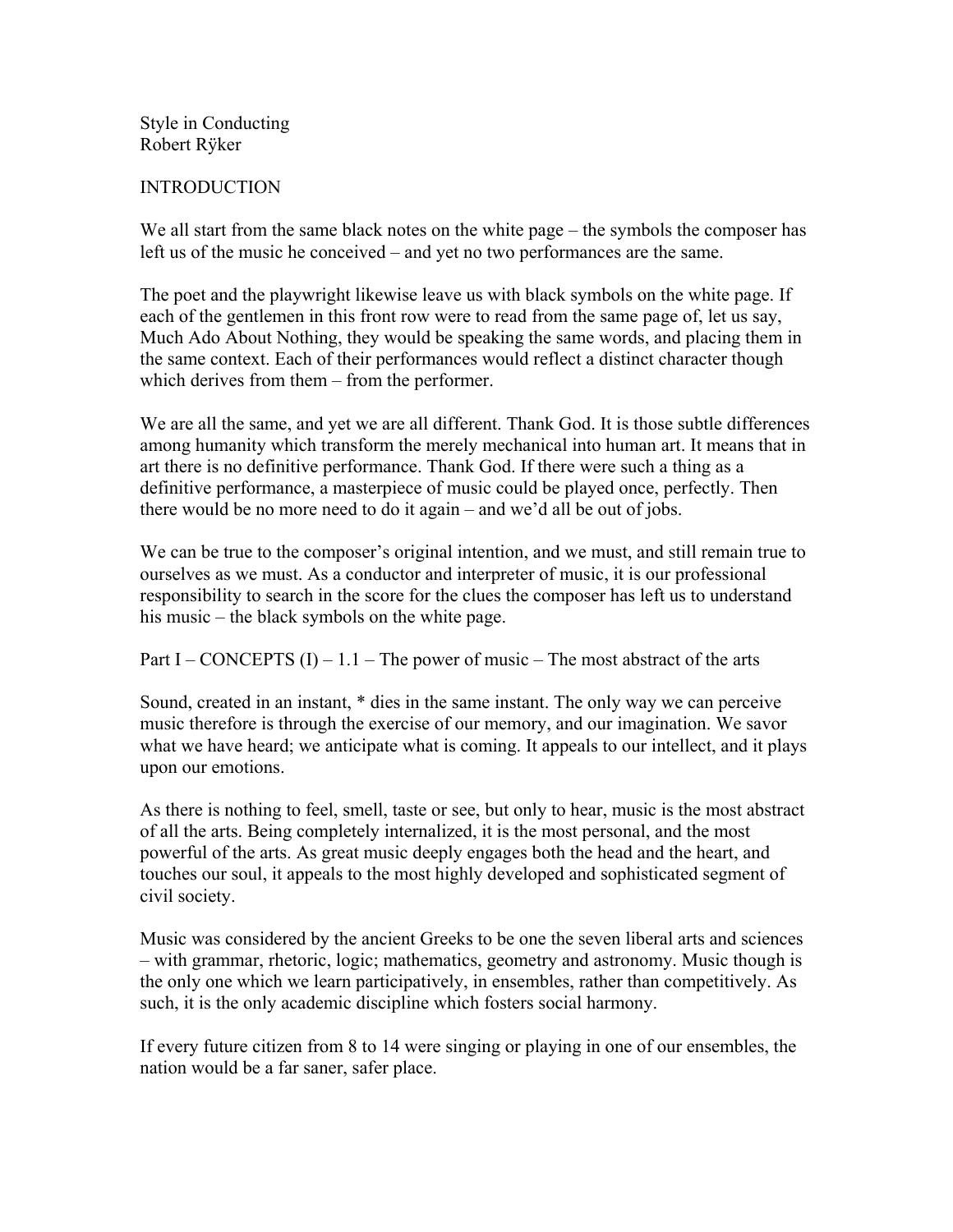#### 1.2 – The pyramid of music – A great, dynamic, interactive continuum

The pyramid of music comprises five sections, set like building blocks one upon the other in a great, dynamic, interactive continuum. The foundation of that pyramid is the audience. These are the people who listen to music live or recorded as an occasional part of their lives, turning to music to lift them from the mundane concerns of daily routine.

From the audience come the students, students of any age, who comprise the next section of the pyramid. Students are listeners who have made musical study an active part of their lives. From the students come the amateurs, the heart of the structure. Amateurs are former students who have made music a continuing part of their lives.

From the amateurs come the professionals, former amateurs who have moved music to the center of their lives. As teachers, coaches and conductors, we cement together the interlocking sections of the pyramid. And from the professionals come the great artists who have developed international careers – maestros. The greater are the maestros, the more they inspire and lift that structure.

But the strength of the entire pyramid of music comes from the audience, the foundation on which it rests.

It is important for us to understand this interactive structure. The distinction between the central three levels of performing musicians – students, amateurs and professionals – is essentially a matter of mission. It is not qualitative. There is a considerable overlap of performance standards, and there are examples of great excellence among all three.

1.3 The mission of music – The relationship of preparation and performance

The mission of our ensembles may be described in terms of the relationship between preparation and performance; that is, of the relative emphasis on rehearsal and concert.

Those of us who work with professional orchestras, concert bands and choruses know that the entire focus of professional activity is on the concert. Those expensive and irreplaceable rehearsals are merely the means for preparing concerts.

The most businesslike professional ensembles are those that schedule just enough rehearsal to prepare the program at optimum performance level, so that non incomeproducing rehearsal time is not spent needlessly. The conductor's primary responsibility is to make professional rehearsals efficient and effective.

An amateur or community ensemble has a different mission. Their central purpose is to come together regularly on a recurring basis for the pleasure of making music together. That takes place during the weekly or fortnightly rehearsals. The concert is the dessert.

The concert marks the conclusion of the time spent together enjoying the traverse through the musical program, and it offers an occasion to share the music with friends and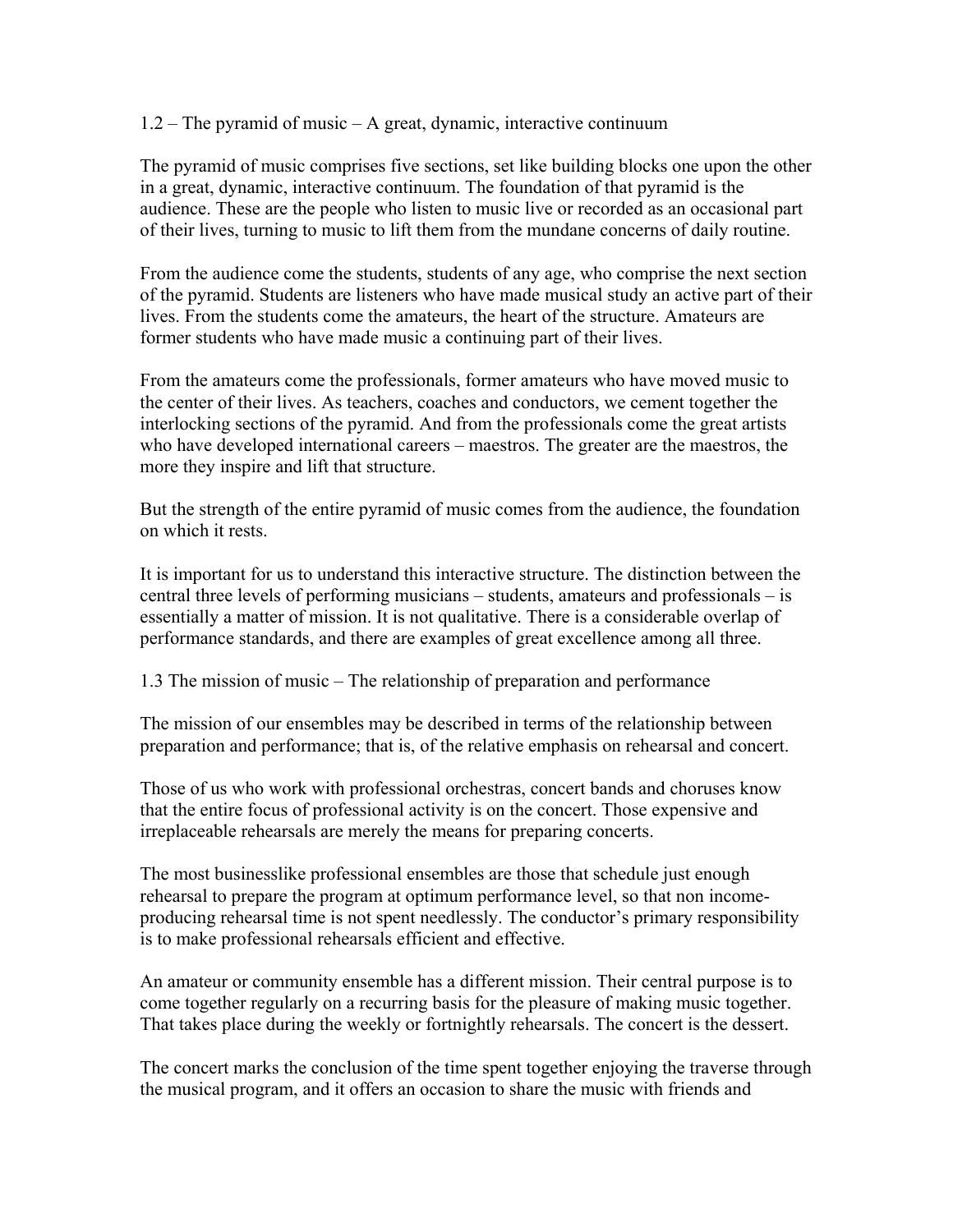families. For an amateur activity, the main emphasis is on the rehearsals. The conductor's primary responsibility is to make amateur rehearsals engaging and entertaining.

A student orchestra, band or chorus has a still different mission. Again the focus is on the process, here the process of learning, which takes place during the course of the rehearsals. The concert too is an educational experience, and an occasion to prove the learning to families and friends.

So for a student activity, again, the focus is on the rehearsals. The conductor's primary responsibility is to make student rehearsals exploratory and educational, helping the players assimilate well formed concepts and techniques in order to develop as performing musicians.

Part II – CONCEPTS (II) – 2.1 – The dimensions of music – The starting point of music

The aural structure of music is defined by the acoustical dimensions of tempo, pitch, and volume. Accordingly, all music is circumscribed within the simple parameters of slow to fast, low to high, soft to loud; and delineated by such annotations as andante and allegro, do re mi, F-sharp and B-flat, pianissimo and mezzoforte.

Our professional responsibility begins with studious scrutiny of the combinations and permutations of those mechanical details in the score, in order to determine the style and character of the interpretation – of our interpretation.

2.2 The levels of music – To touch the heart as well as the head

The great Pablo Casals was once asked "Maestro, if you had to sightread a concert, how would you prepare?" To which he responded, "Scales, my boy, I would practice scales."

The basic level of music, as in all art, is the level of technique, the command of scales and arpeggios, metric and rhythmic patterns, dynamics – the tools and elements with which we work. But technique without expression is merely mechanical, and dry as the dust.

There is an essential second level at which the notes become animated with expression to touch the heart as well as the head, and thus to become music.

I long thought that art had two levels, technical and expressive. A few years ago I finally came to the realization that there is good expression – and there is bad expression.

The application of discretion and taste makes a profound difference in art. And so the final level of music is the level of interpretation. And that is where we come in. It is precisely the element of interpretive taste which allows a work of music, a work of art, to become timeless and universal, and thus to be considered great.

Part III – AT THE WORKDESK  $(I)$  – 3.1 – Considerations of tempo – Finding the flow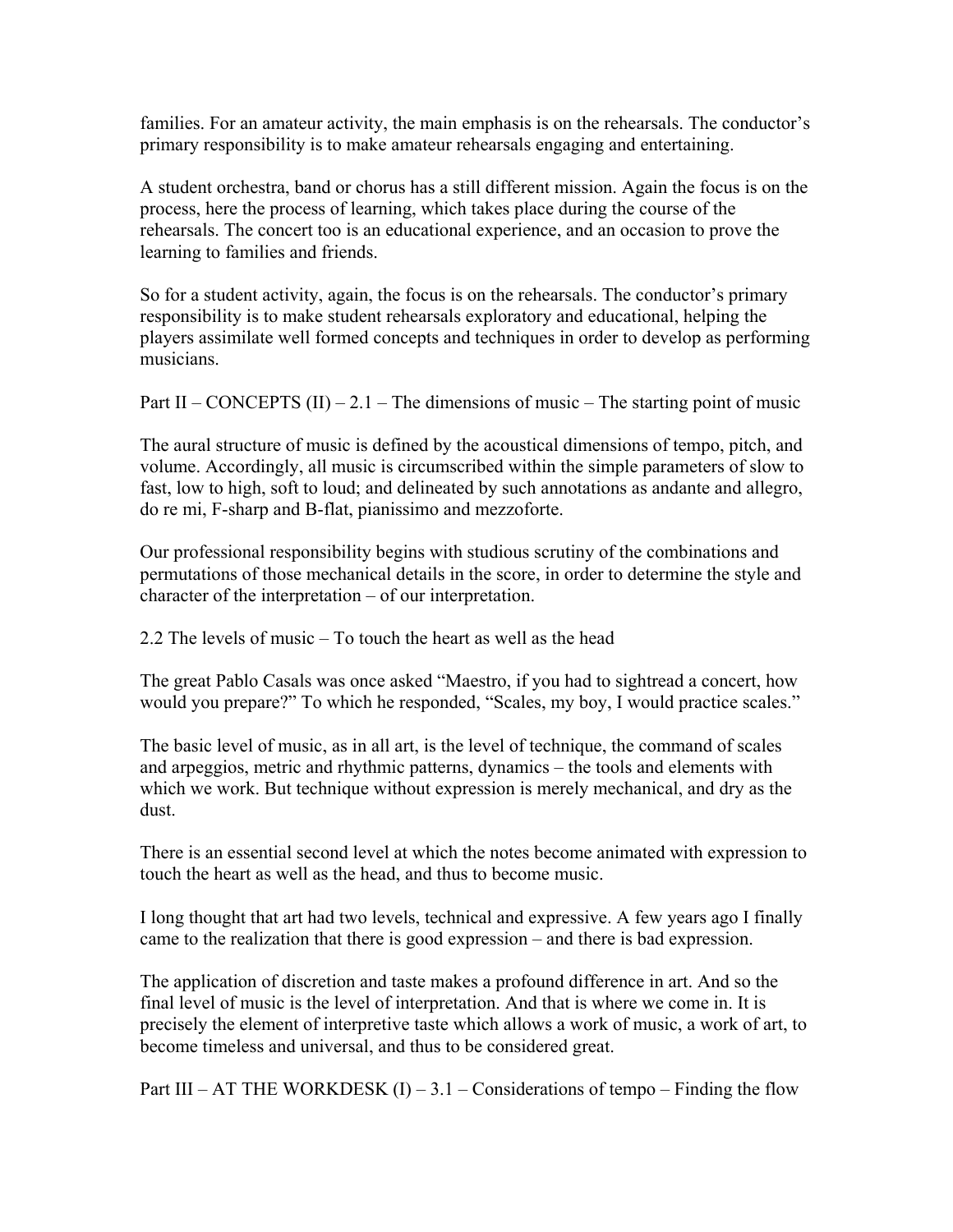The symbols which the composer has left us include not only the black notes on the white page, but also indications describing the characteristic speed of the music, the first element we have to set.

The bulk of our repertoire comes from a period when composers used such terms as allegro, andante and adagio to indicate tempos in the range from slow to fast. How can we decide what is allegro? How can we determine what is allegro to us, as we did when we intuitively settled on the pace in our reading from Much Ado About Nothing? How do we find our allegro, our andante, our adagio?

Of course these were not foreign words to a musician of the time, nor are they to us, since they are in the language of music, which we have borrowed from Italian. If we were to ask an Italian, "what does allegro mean?", he would respond that it means cheerful, happy, merry. So how fast is cheerful, happy, merry?

As music is a human art, every element of music is reflected in movement of the human body. If I'm going someplace when I'm happy, I'm charged up, and I reflect that charged mood by walking energetically like this. This is my allegro. Does it mean that precisely this tempo is allegro? Is it allegro for everybody? Are there shades of allegro?

You, Sir, are you feeling happy? Will you kindly walk over there for me, cheerfully please, so that we might see your allegro? And you, Madam, over there? And you, young man, over there, with a nice merry smile?

We can see, so long as the cheerful, happy, merry character is preserved, there is a certain tolerance too to allegro. [Thank you.] Tempo is not a mechanical thing at all. It relates to who's doing it, and where. We take more measured tempos in large halls than we do in small halls, where the reverberation is shorter and the response quicker. We also tend to take more measured tempos as we mature, and our perception of time becomes based on a longer elapsed memory.

All tempos find their natural flow in movement of the human body. Largo, for example, is best shown with motions that are broad, generous, large.

But while tempo generally reflects the movement of the human body, it specifically relates to mood. Andante, for example, reflects a different mood and a different pace from allegro. Its Italian meaning is going, flowing. So how fast is going, flowing? If I'm going somewhere when I'm relaxed, not charged up, I reflect that casual mood by walking like this, andante.

If my mood is completely at peace with the world, I might be just strolling along at ease, adagio, like this. That's different from lento, slow. What is our mood when we walk slowly like this, lento? Pensive, we might say, or sad. At the other end of the scale is presto, quick, like this, the way we hurry along with quick steps when we are pressed for time.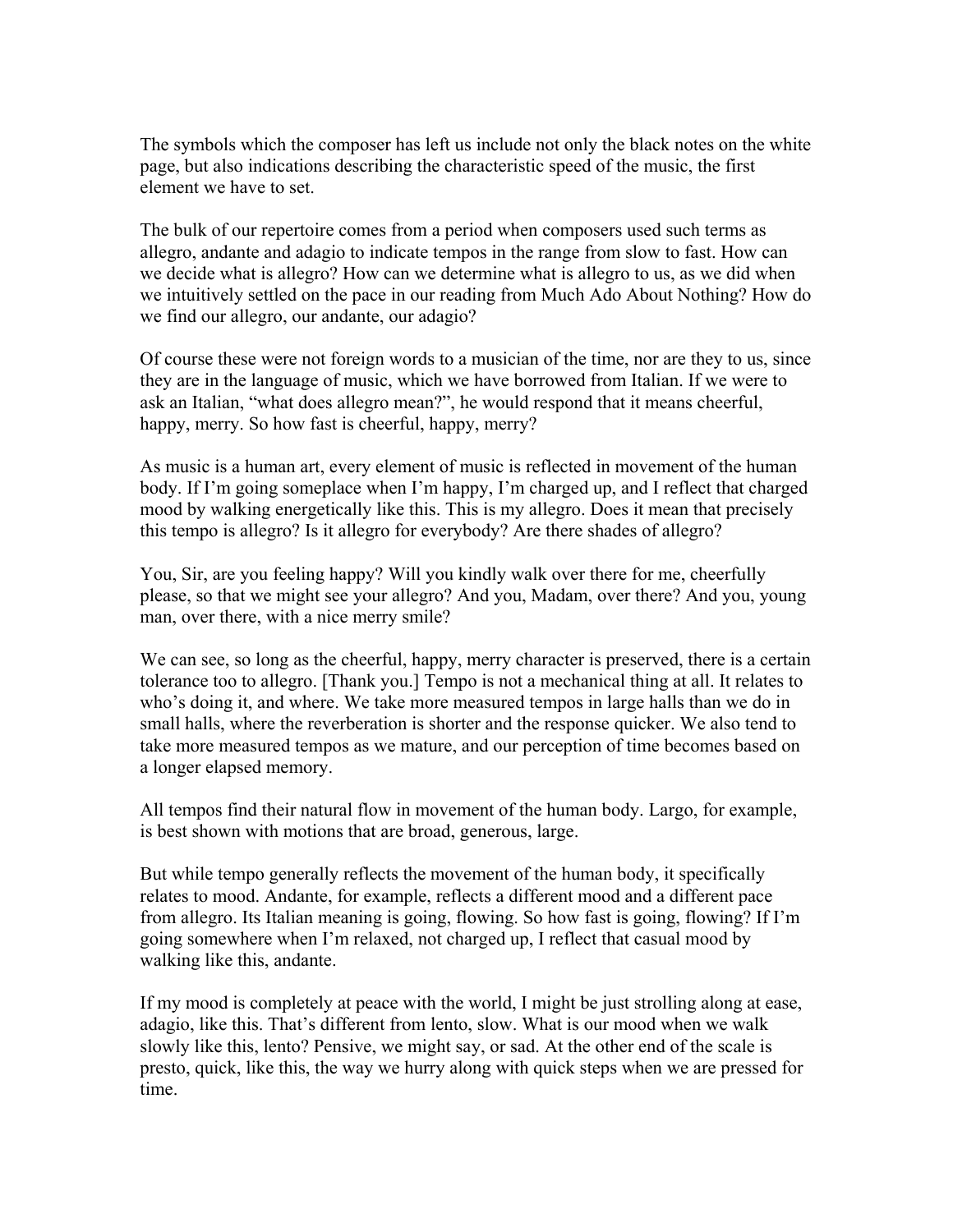### 3.2 – Considerations of meter – Feeling the pulse

Beat patterns of a number of beats per measure are derived from those regular pulses within tempo. I sometime observe young conductors waving the wood as if every pulse bore the same weight. If all the pulses carried the same weight, the music would of course feel like one, one, one, one.

Sometimes it does. That's what Beethoven instructed us for the scherzo of the ninth symphony, which he wrote in 3/4 time, conducted in one to the bar. \*\*\* But that one to the bar scherzo is special. Most of our repertoire comprises music in metric units of two or more pulses, in which not all the pulses are of the same weight.

Beethoven wrote in quattro battute in that scherzo, indicating that the measures were grouped in periods of four. He did not write the music in 12/4, as he could have, uniting every four measures into a super measure. He had good reason. If he had, the relentless drive he sought for his powerful scherzo \*\*\* would have been transformed into the lighter feeling of a dance. \*\*\*

It is not enough merely to project the pulse; we must also portray the characteristic shape of the meter. Do you show this in your conducting? Do you feel the different weight of each pulse? Those subtle inflections in the metric pattern allow us to distinguish the march \*\*\* from the dance \*\*\* and from the song. \*\*\*

But there is more to meter than its characteristic shape. The musical phrase flows between the beats within the metric unit, as in the Beethoven scherzo. \*\*\* But it also flows between the measures, crossing the barline and connecting the metric units. \*\*\*

If there is problem with young players seeming to be bound up in the music, more often than not it's an unthinking reaction to the barline. There it is, periodically poking up through all the lines and spaces and visibly taking extra space in the process, irrespective of the musical phrase.

Some phrases benefit from defining and containing those metric units, but most phrases flow differently. Romantic music is made to feel more persuasive and inevitable by flowing through the barline, connecting the metric units. Imagine the Tchaikovsky fifth without that flow; it would sound like this. \*\*\*

3.3 – Considerations of rhythm – Deriving from the pulse

Rhythms are based on the pulse or beat, and there are only two complementary aspects of rhythm – beats may be linked, and beats may be divided. Half notes, dotted notes and syncopated notes all bridge the pulse. Eighth notes, quintuplets and 32nd notes all divide the pulse. This is not rocket science. Still, rhythmic problems creep into our rehearsals.

Sometimes, like the phenomenon of the intrusive barline, misreadings stem from the way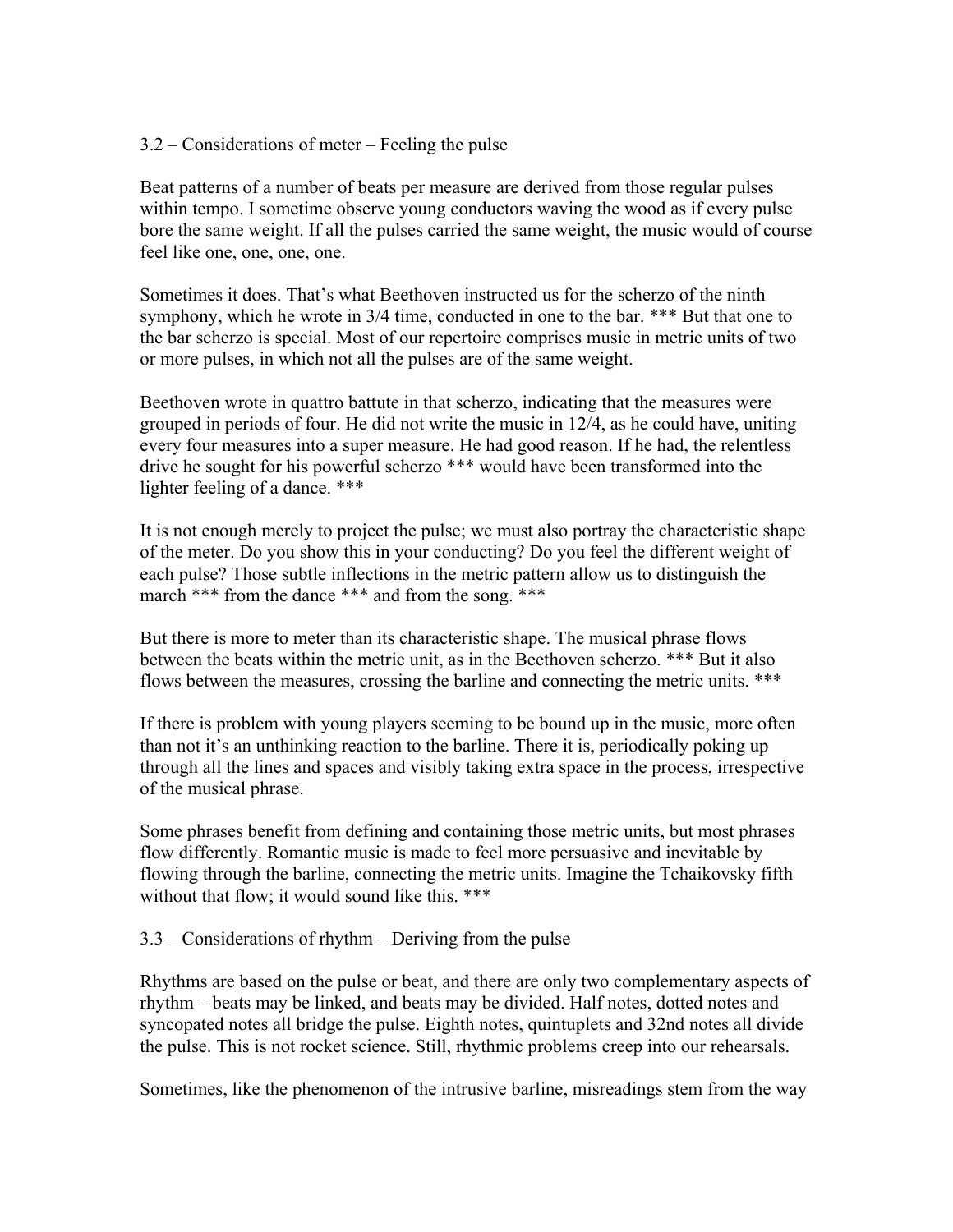the music is laid out on the page. Publishers like to fill the printed page efficiently by giving less space to a whole note than to a string of 32nd notes, each of which they reason the player has to read clearly. In some printed music though, what the eye sees is so contrary to the flow of rhythms that players have to take time to figure out beats and subdivisions and mark them into their parts. With all the pencil marks, the brain has to do double duty under pressure to ensure that they play correctly, so those passages remain danger points in performance.

I think this is wrong, and we have to compensate.

If the aural flow of the rhythms were reflected in the graphic image of the notes, with every measure in the meter approximately the same length, the eye could travel at a uniform rate across the line. Certainly, players would have to look closely at pitches in a fast passage where the notes are printed close together. They normally practice that kind of a passage anyway though, and after getting it down solid they no longer pay attention to individual notes.

Regardless of the vagaries of the printed music, the final responsibility for the quality of the performance lies with us. When the conductor projects variations in the flow of rhythmic patterns visually in the travel of the baton, it is helpful to the players both mechanically and interpretively. \*\*\*

Part IV – AT THE WORKDESK  $(II) - 4.1$  – Considerations of sonority – To ensure tonal beauty

Producing a beautiful sonority from the orchestra is the hallmark of a great conductor. After setting the tempo (which we do with the upbeat), our main mission is to shape the sound of the orchestra. That sound is certainly influenced by a judicious choice of tempos which allow the sonorities time to sound, inflect the pulse and energize the rhythms. Whether the music is soft or loud, it must have energy to be expressive. Without energy, there is no expression. But sonority transcends pulse and rhythm.

The symbols the composer has left us include a set of dynamic markings indicating the range of volume from soft to loud for any given passage or instrument. And again I pose the question, how can we decide on the quality of mezzopiano, for example, as we did intuitively in our reading from Much Ado About Nothing

If I should be conversing with a small group of friends like these three nice people in the middle of the front row, I would speak comfortably. And since the exchange is just within our circle, there is no need to project. This medium dynamic without projection is mezzopiano, the level of a private conversation. If I wish to address a larger group within the room, I would simply project my voice so they could hear me comfortably. This medium dynamic with projection is mezzoforte, the level of a projected conversation. Mezzopiano; mezzoforte.

The character of piano reflects a different human situation, one calling for gentleness. I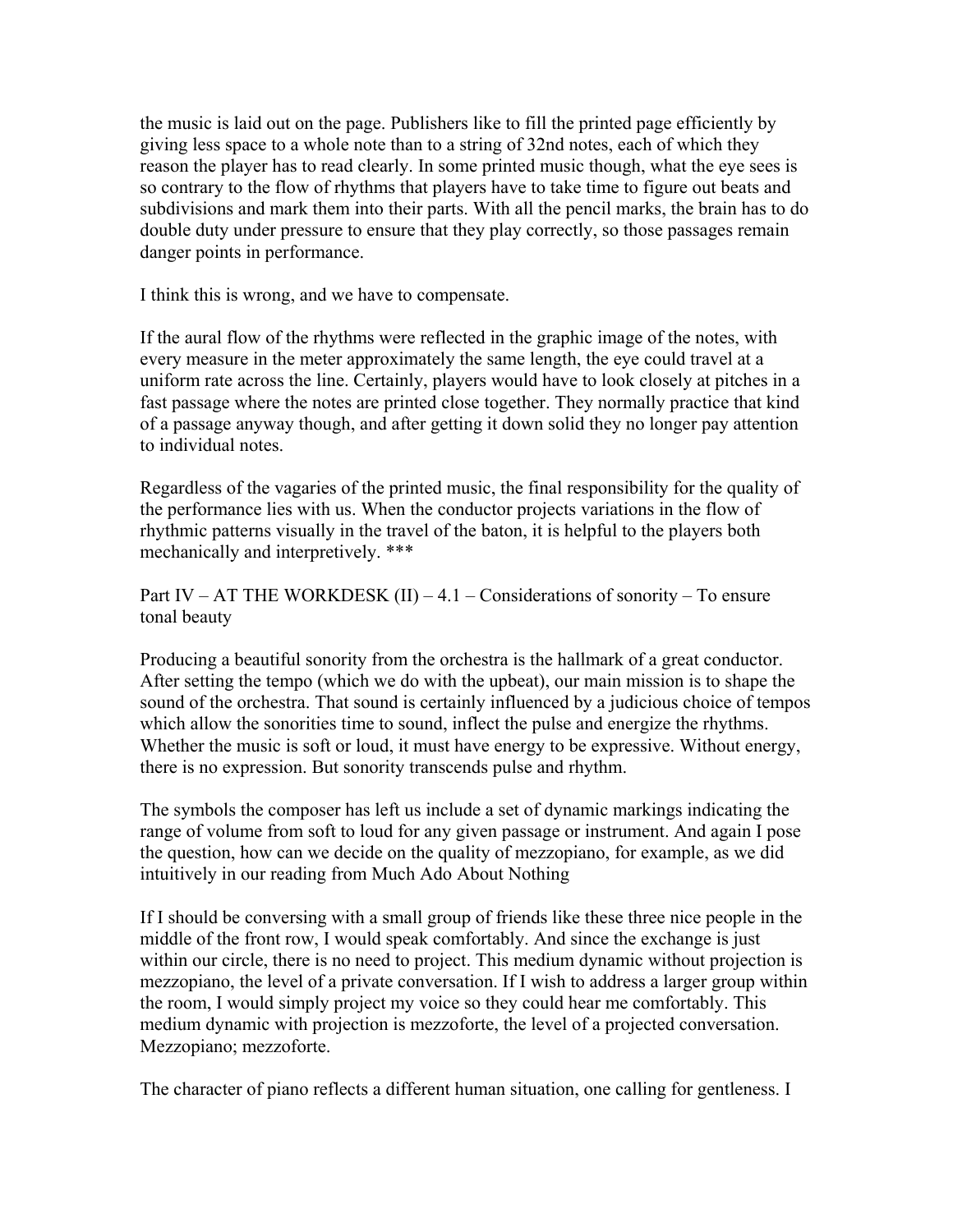think of it as talking to a baby or a lover, soft enough so that it would be overheard by others in the same room only if they were listening. This is piano, soft. The character of forte is akin to calling. I think of it as loud enough to attract attention in the room from people outside the group, even if they were not listening. This is loud, forte.

To me, the interesting thing about those four basic dynamic levels is that they all reflect normal human situations without special energy. There are at least two further dynamic levels in either direction, extending the range of sonority energetically to very very soft, and to very very loud.

The character of pianissimo suggests to me a secret exchange between two people keeping their voices down. It might be overheard in the same room only if someone were listening attentively. This is pianissimo. The character of fortissimo is akin to yelling. I think of it as an argument loud enough to attract attention from others outside the room, even if they were not listening. This is fortissimo.

Tchaikovsky may have over-romanticized by writing several p's more, but I certainly acknowledge pianississimo, very very soft. I think of it as the dead quiet of two conspirators exchanging a dread secret, very carefully keeping their voices in a whisper so soft that even the other has to listen attentively to hear it. This is pianississimo. And to counterbalance, there is fortississimo, very very loud. The sonority must also possess much energy, as we use when shouting to a distant person, like this. Fortississimo.

Excesses sound mechanical and dehumanized. The essential distinction between these extreme musical dynamics and the disintegration into noise is control.

Tchaikovsky used as many as four f's, fortissississimo, in his scores, and an even greater number of p's. Verdi wrote con tutti forza for intensely dramatic scenes in his operas. I didn't include these theoretical levels in my earlier comments on dynamics. I didn't think I could demonstrate them alone, and I couldn't think of apt words to characterize them. Obviously they would require very very great energy to produce and to control. But they are dangerously heroic, and they stray towards a realm that is not beautiful.

Moreover, those composers never experienced the virile playing of American brass players today.

4.2 – Considerations of balance – To proportion the instruments

Brass players can play louder than other players. Should they? How can we make a reasonable adjustment to balance together different instruments (not forgetting also the human voice)? How much louder is a brass instrument than another instrument?

Rimsky-Korsakov gave us a very simple formula, a rule of thumb for considering the relative weight of disparate instruments; it's in his Treatise on Orchestration. Two string instruments, he wrote, are roughly equal in weight to one woodwind instrument. Two woodwinds are roughly equal in weight to one horn. And two horns are roughly equal in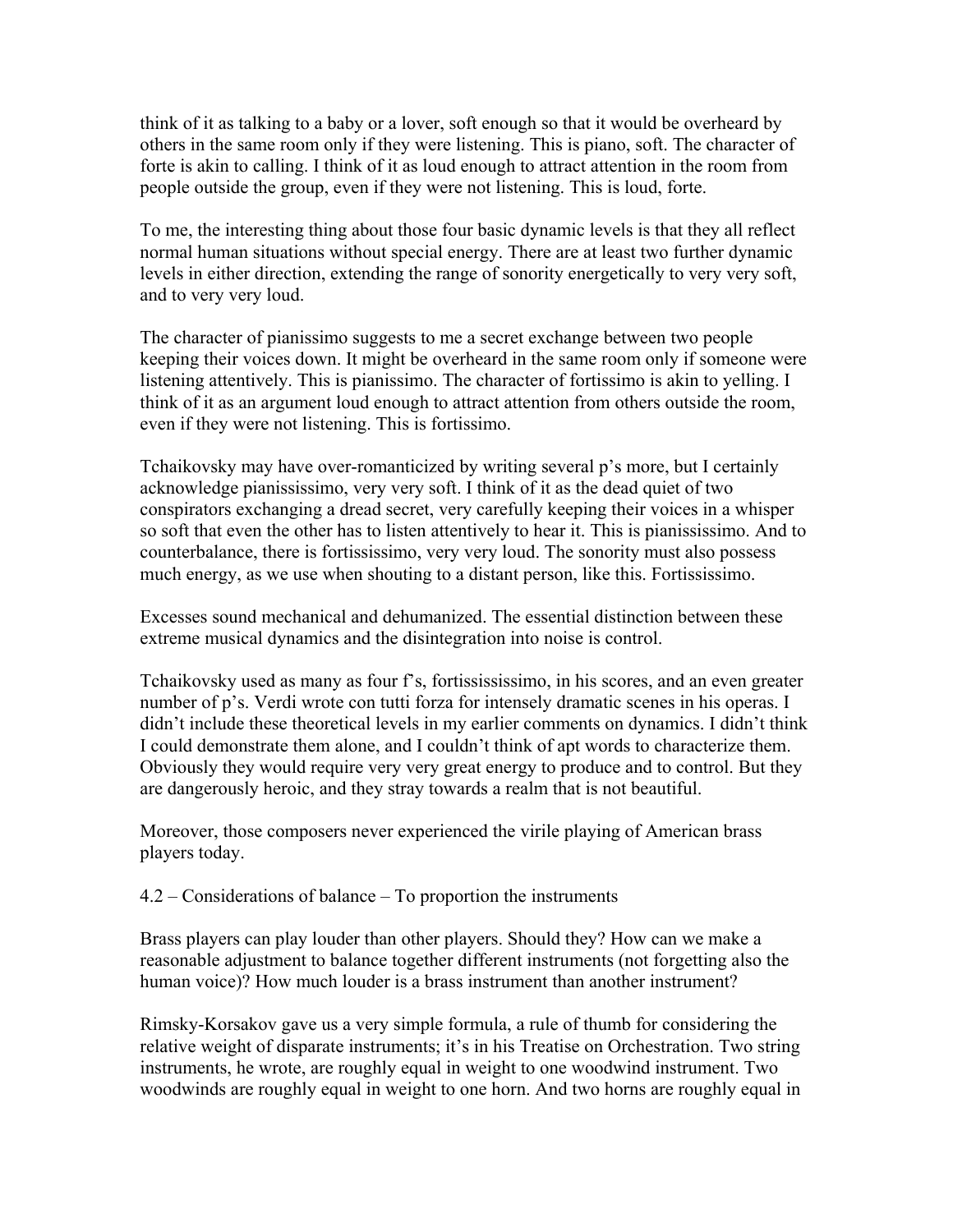weight to one brass or percussion instrument.

My instrument was the tuba, which I played in the Montreal Symphony, a fine orchestra. It was not difficult for me to match the sonority of a pair of our horn players. They in turn could easily balance the sonority of all four bassoons. And our bassoons could hold their own against the sonority of the entire section of eight contrabasses.

Applying Rimsky's rule, and listening to the sound of a good orchestra, it seems clear that eight accomplished contrabasses are indeed a proper number to balance naturally with one healthy tuba.

A brass section of a dozen players would balance very nicely with a string section of 80. Theoretically. Since most orchestras do not field so many strings, it is the responsibility of the brass players to tone down their sonority to fit into the general orchestral texture.

When we want to produce a balanced, beautiful tutti from the full orchestra, the section we must address is the strings. Mahler called for a string section of 8, 10, 12, 14, and 16 players, a total of 60 strings, and this has become the established norm for a major orchestra today. That is a lot of muscle. And that's the way I think of the string section, as the muscle of the orchestra, the section from which we draw the energy for sonority.

What should we look for from the winds then, if not for volume?

Color.

The wind instruments should not give less than the energy needed to support the general dynamic character, a delicate point. What we want from the winds though is their characteristic tonal coloring, and not merely volume of sound.

4.3 – Considerations of harmony – To proportion the parts

There is still a further consideration. We must also balance the overall voicing so that the harmonies sound.

Harmony in four voices finds its purist application in the chorus, consisting of bass, tenor, alto and soprano parts. We don't normally speak of the voicing in that order, but that is indeed the order in which partials are acoustically produced in the harmonic series. A beautifully balanced chord will have a resonant bass and progressively less prominent chord members ascending to the soprano, which, because of its elevated pitch, needs only to be equal in weight to sound dominant.

Acoustical balance is enormously important. If the harmonic partials are properly balanced, the chords will naturally tend to fall in tune. If the chords are in tune, the sonorities will naturally tend to resonate. If the sonorities are resonant, the tone will naturally tend to glow. And if the tone glows, the conductor will probably become famous.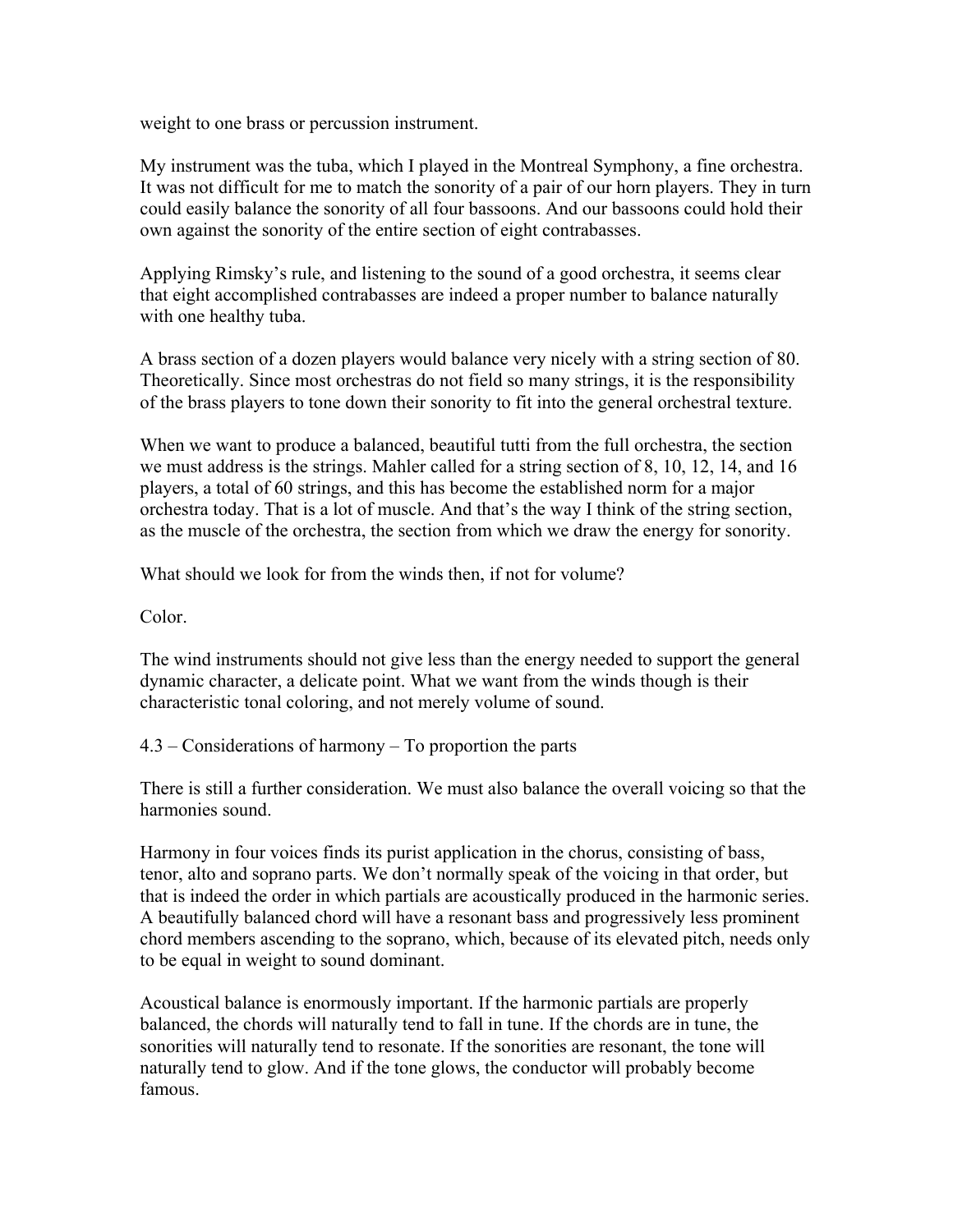Music is ubiquitously described as consisting of melody, harmony and bass, and players are admonished to listen to the melody in order to maintain good ensemble. I have a different idea. In order to maintain healthy harmonies, I ask the players to listen down, not up.

I ask the first violins to listen to the sound of the seconds, not the other way around. The second violins should listen to the sound of the violas. The violas listen to the sound of the violoncellos, the true bass of the orchestra. The violoncellos listen to the sound of the contrabasses. And the contrabasses ... listen to God.

Part V – ON THE PODIUM  $(I)$  – 5.1 – Considerations of seating – To pervade and support the harmonic continuum

If sound is built up from the bass, it makes sense to place the bass instruments in the acoustical center of the ensemble, where the bass sonority can pervade and support the entire harmonic continuum.

During the baroque, when the basso continuo was focal to musical direction, the players of melodic instruments arranged themselves informally around the continuo group. The Vienna Philharmonic still maintains its tradition of seating the violoncellos in the middle of the string body, and ranging the contrabass section across the back of the orchestra. In most choruses today, the men are centered between the sopranos and the altos in order to achieve optimum blend of men's and women's voices.

Mahler and Toscanini both seated their orchestras (including the New York Philharmonic) with the lower strings centered between the first and second violin sections, for exactly the same reason. I love the sound of the second violins playing across from the first violins. There the part can be heard as an exposed, independent voice rather than cast in the shadow of the firsts. Exchanges between the two violin sections which normally pass unnoticed, gain delightful clarity when heard stereophonically.

The question is rather, where should we place the violas?

The violas provide the bridge between the lower and upper strings, melding the string harmony into one beautiful, perfect and complete whole. Toscanini, himself a cellist, obviously felt that the viola sound needed to be favored over that of the violoncellos. He sat the violas with their f-holes facing the audience, on his left, like the first violins. In this configuration, I like to think that the viola tone warms the sound of the first violins, and the violoncello tone warms the sound of the second violins.

Contrabasses sound best centered behind the lower strings, where their sonority can pervade and support the entire harmonic continuum. In a symphony orchestra though, the section has to move aside so that the woodwinds can see the conductor. Still they must remain, as much as practicable, sonically contiguous with the violoncello section.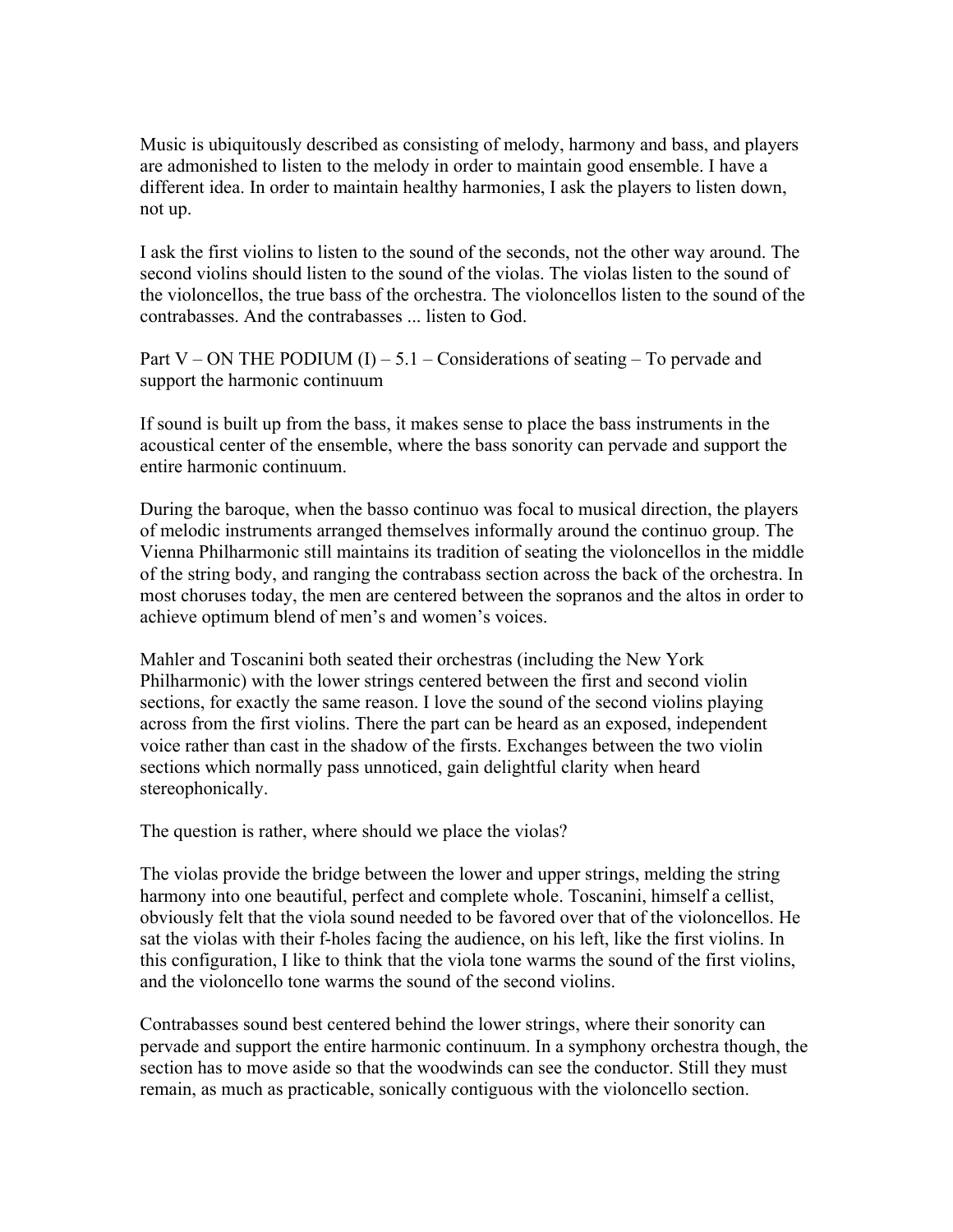In virtually every orchestra, the woodwinds, soloists of the orchestra, sit centered behind the strings, raised on platforms so their characteristic tonal coloring can be heard with clarity in solo passages. Take note that they do need those platforms, and the clarinets and bassoons can indeed use an extra bit of height above the flutes and oboes. We know from Rimsky-Korsakov that the combined weight of a full section of triple woodwinds, a dozen players, is roughly equivalent to that of less than half of the normal complement of strings.

The brass are another matter. Knowing from the same source that a dozen brass players can swamp the sound of the string and woodwind sections combined, I really do not want to find a row of trumpets and trombones poised on the highest platform of all, their bells aimed directly at the audience. That doesn't make good sense. Certainly, fine musicians can temper their playing so they don't cover other instruments. But they sound best when they can play without having to hold back unnecessarily.

The horns I prefer to place on the left behind the violas on one side of the woodwinds, and the balance of the brass on the right behind the violoncellos on the other side, thus distributing the power of the brass section to both sides of the orchestra. The players may need to be raised, but only on platforms just high enough to see the conductor. And I canter the platforms at a 45 degree angle so that the brass bells point in toward the center mass of the orchestra.

Percussion instruments articulate the rhythms propelling the ensemble. Accordingly, I prefer to place the timpani dead center at the rear of the orchestra. For the rest of his entourage, I simply leave it to the timpanist to distribute the instruments symmetrically on each side.

These same basic principles apply to concert bands equally well. Center the lower instruments, place the percussion behind, divide and canter the brass, and disperse the upper instruments stereophonically.

5.2 – Considerations of pointing – Directional acoustics

Due to the directional nature of the trumpet and trombone tone, it matters not only how powerfully the players play, but also how they point the bell. I ask the section to play with all their bells at the same height, not staggered according to personal comfort. It not only looks good (and it does), it sounds best.

Moreover I ask brass players not to raise the bell of the instrument above the stand, for two reasons. First, I believe the direct brass tone is not beautiful; it gains warmth and lustre from the ambient resonance of the surrounding space. Second, I want to preserve the meld of tone within the orchestra fabric. Even in tutti forte, regardless of the vigorous dynamic, I don't want the orchestra texture to sound like a trumpet concerto.

There are special places though where that particular projection is merited by the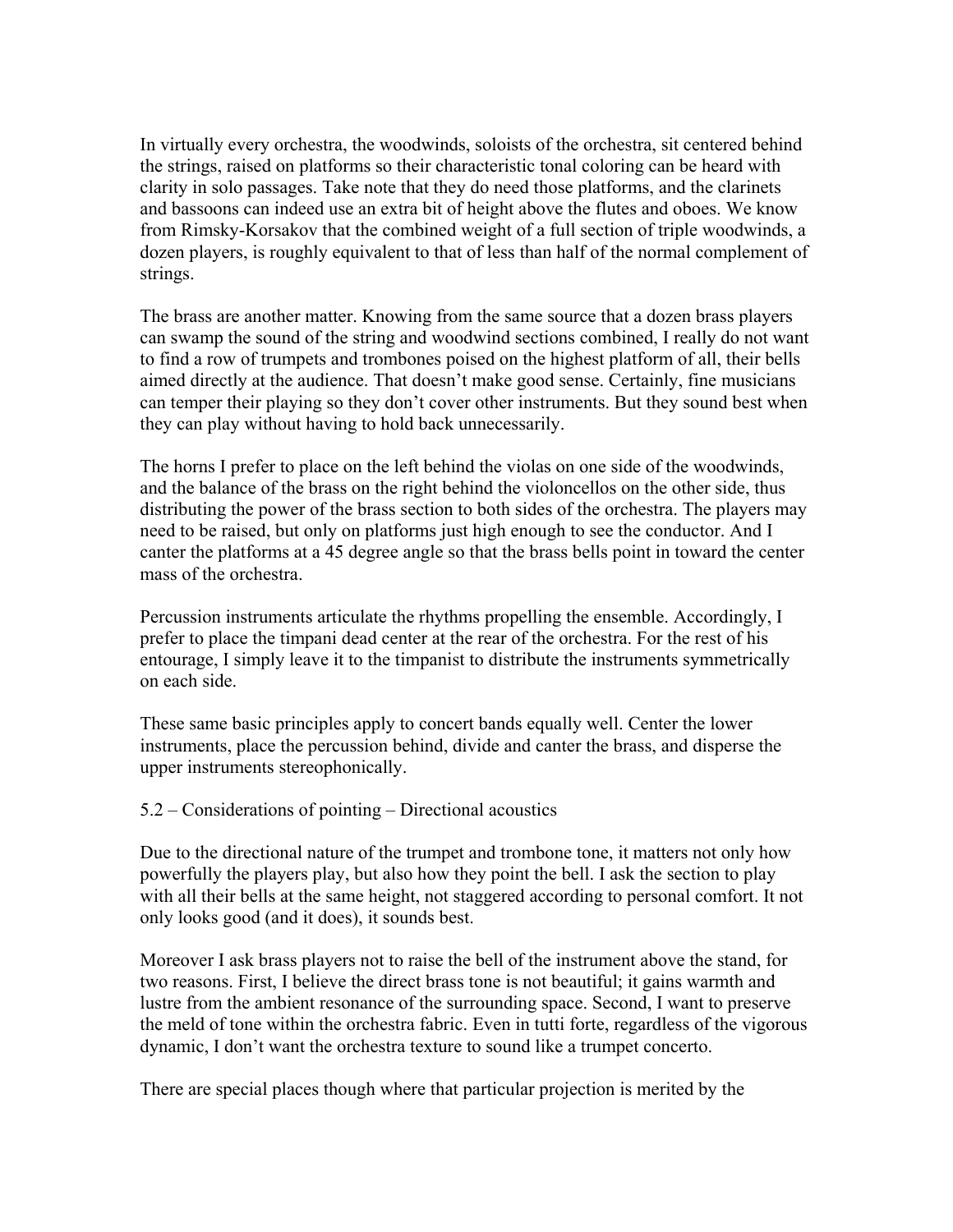prominence of a soloistic passage. The first trombone plays a prominent if fragmented solo in Mahler's third symphony, for example, and the first horn plays a haunting series of solo horn calls in Shostakovich's tenth symphony.

There is of course another way to enhance the projection of a solo instrument, any instrument. When in your artistic judgment it seems called for, you can ask the player to stand.

There are advantages to having a solo passage played standing. The standing player is free to breathe, and free to sound. And since it is obvious to all, musicians and audience alike, that his part is truly focal to the music, it conditions the playing of all the supporting parts.

In the Mahler symphony I don't ask the solo player to stand for the big solo, but in the Shostakovich I do, and to sit again for the final distant echo.

Part VI – AT THE WORKDESK (III) –  $6.1$  – Factoring – To proportion the rehearsals

Our professional calling obliges us to develop an overall plan for a series of rehearsals, and a detailed plan for each rehearsal. The productive portion of a rehearsal excludes all the time taken up by the announcements, tuning, breaks and delays which beset every gathering. For our calculations, a two and half hour rehearsal would give us perhaps 120 minutes for music, not 150. Five rehearsals for a major program, as we had in Montreal, would give us a total of approximately 600 minutes to prepare the performance.

My concert recording with the Japan Philharmonic includes the Midsummer Night's Dream Overture, Symphonie Espagnole and the Eroïca Symphony, a rather lengthy program comprising some 90 minutes of music. A little calculation gives us an average of 6 2/3 minutes of rehearsal per minute of music on the program.

The Beethoven symphony lasts 45 minutes, the Lalo concerto 33, the Mendelssohn overture 12. At 6 2/3 minutes per minute, that computes out to 300 minutes' rehearsal for the Beethoven, 220 for the Lalo and 80 for the Mendelssohn, a total of 600 minutes.

But the symphony is not only longer, it is more demanding than the concerto. The concerto is a bit more complex than the overture. Accordingly, the rehearsal factor needed to be adjusted to compensate for the relative difficulty of the works. I bumped up the Beethoven to 360 minutes of rehearsal time, a factor of 8 minutes per minute, not 6 2/3. The Lalo at a factor of 5.5 got 180 minutes, and the Mendelssohn at 5 minutes per minute got 60. That's 600 minutes well used.

 $6.2$  – Freshening – To save the less demanding works

Most conductors put the longest and most complex work on the program into rehearsal first, since it demands the largest share of the time. I like to concentrate intensively on the most challenging work during the early rehearsals, and I did this with the Beethoven.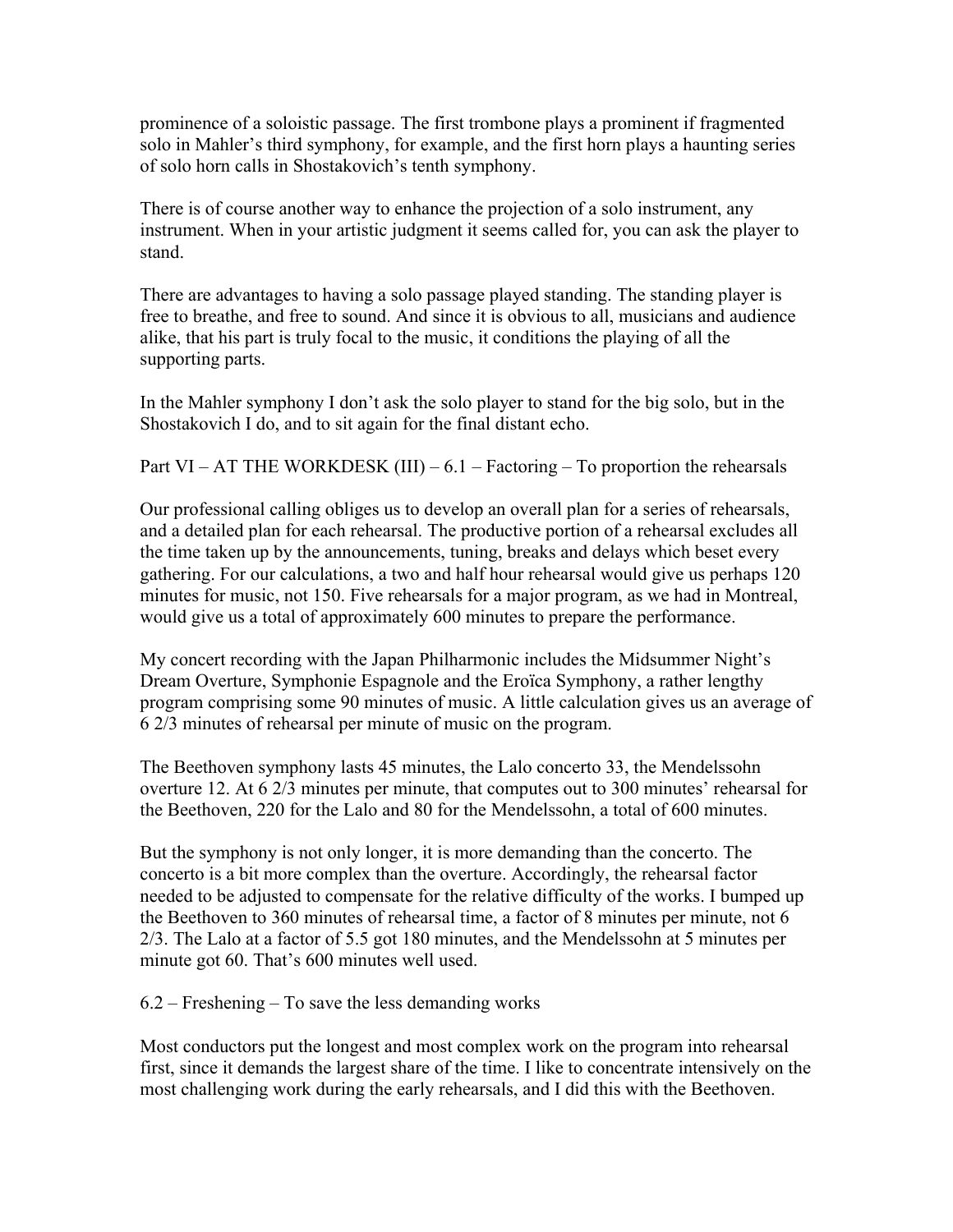Then the pressure can be eased up in later rehearsals so that the orchestra can relax with the music.

I also like to save the less demanding works and introduce them into the rehearsal schedule one by one. In this case we began work on the concerto in the second rehearsal, and on the overture in the third. The infusion of fresh new material helps to keep rehearsals interesting, alive and stimulating.

6.3 – Programing – To balance consistency and variety

There are a thousand and one details to a conductor's responsibilities on and off the podium. In the final analysis though, our most far-reaching decisions revolve around programing. In building valid programs, there are two basic considerations. We cannot change the orchestra. We cannot change the audience.

We have to plan programs in terms of who is going to play them, and who is going to hear them. Only when these essential conditions are met can we plan programs in terms of who is going to conduct them.

Above all there is a need to maintain a balance of variety and consistency in the overall repertoire. It suggests that it is our job to develop a wide repertoire. Bear in mind though that in order to be able to do complete justice to the music, you must love any work you conduct.

Programing is the conductor's ultimate variable. I like the quatrain "something old, something new; something borrowed and something blue," not for its formula but for its approach – for its sense of balance between consistency and variety. And like every other aspect of the art, musical programs are strongest when stamped with character and a sense of occasion.

The program on my CD with the Japan Philharmonic is an example. The Eroïca Symphony reflected the scale and the Midsummernight's Dream Overture reflected the timing of the occasion. And Symphonie Espagnole among other things suggested to me the universality of music, being a work of Spanish character, written by a French composer, performed by an Indian soloist, accompanied by a Japanese orchestra, and conducted by an American conductor.

A much different concert program was prompted by the earlier occasion of a terrible earthquake in India. The Japan Philharmonic immediately agreed to perform a charity concert for relief of victims of the disaster. Since their schedule is very full with over 150 concerts a year, and since time was a consideration, we settled on a program for string orchestra.

I wanted the program to reflect two aspects of the disaster – tragedy, and hope. For the first half of the concert, just before the intermission, Shostakovich's agonized Symphony for Strings seemed to express the torment of that terrible tragedy. For the second half,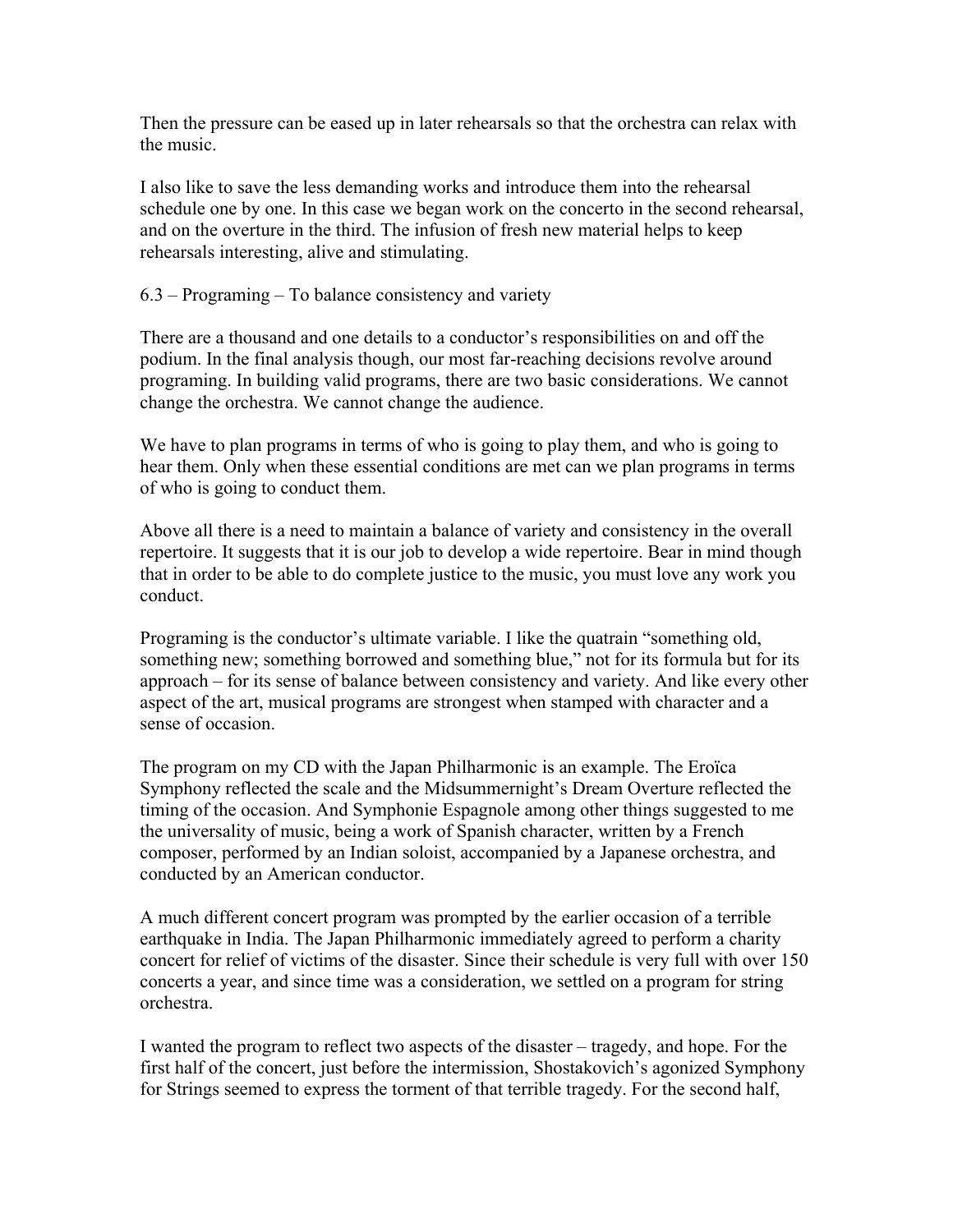Schubert's optimistic Death and the Maiden offered welcome relief from the troubled tension. And to capture the mixed emotions at the opening of the program, what better than Barber's melancholy Adagio for Strings?

Part VII – ON THE PODIUM  $(II) - 7.1$  – Considerations of the field – To perceive the body language, the arc of the baton, and the animation of the eyes

It has taken a fair portion of our hour together to breeze through some of the concepts which lie behind decisions we make on the podium. That's not what you want to do though in front of your orchestra, band or chorus – at least not in major chunks of precious rehearsal time.

Rehearsals are probably effective in inverse proportion to the amount of time tied up, talking on the podium.

When the orchestra is stopped, the time which could have been used for playing is lost. Lost also is the time spent listening to the comments and absorbing the instruction. Then there is the time spent repeating the aberrant passage to correct and to check it, time when new material could have been covered instead. It is therefore at least three times more efficient to show a correction or adjustment visually – that's what the left hand is for – and so to continue the playing uninterrupted.

What you show is another topic (but remember that suggestion often can be more effective than demonstration). My concerns are rather that you be able to make corrections visually rather than verbally, whenever you can, and that the orchestra be able to see your visual signals easily and clearly at all times.

I like to keep the music stand pushed down below the field of vision, and flat, only high enough that I can turn the pages comfortably. Yes, I use the score; and yes, the score is in my head; that is not the issue here.

I want to leave the conducting field clear for communication. That field embraces the breadth of the body, and the sightline from naval to eye level. Within that field, the players of the orchestra can most easily perceive the body language, the arc of the baton, and the animation of the eyes.

Of course we can conduct outside of the field. An impression of strength is inherent in the center of gravity though, which we feel based in the center of the body, in the gut. The farther we move the tact from the center of gravity, laterally or vertically, the more we reflect a lessening of power; that is, the more we convey lightness.

Sound must be energized to flow, never to remain static. Regardless of its position, the baton should continue to reflect the dynamic flow of musical energy.

We can also show all variations of tonal character in the travel and intensity of the baton. The players produce a singing intensity with lots of bow or breath and little pressure, or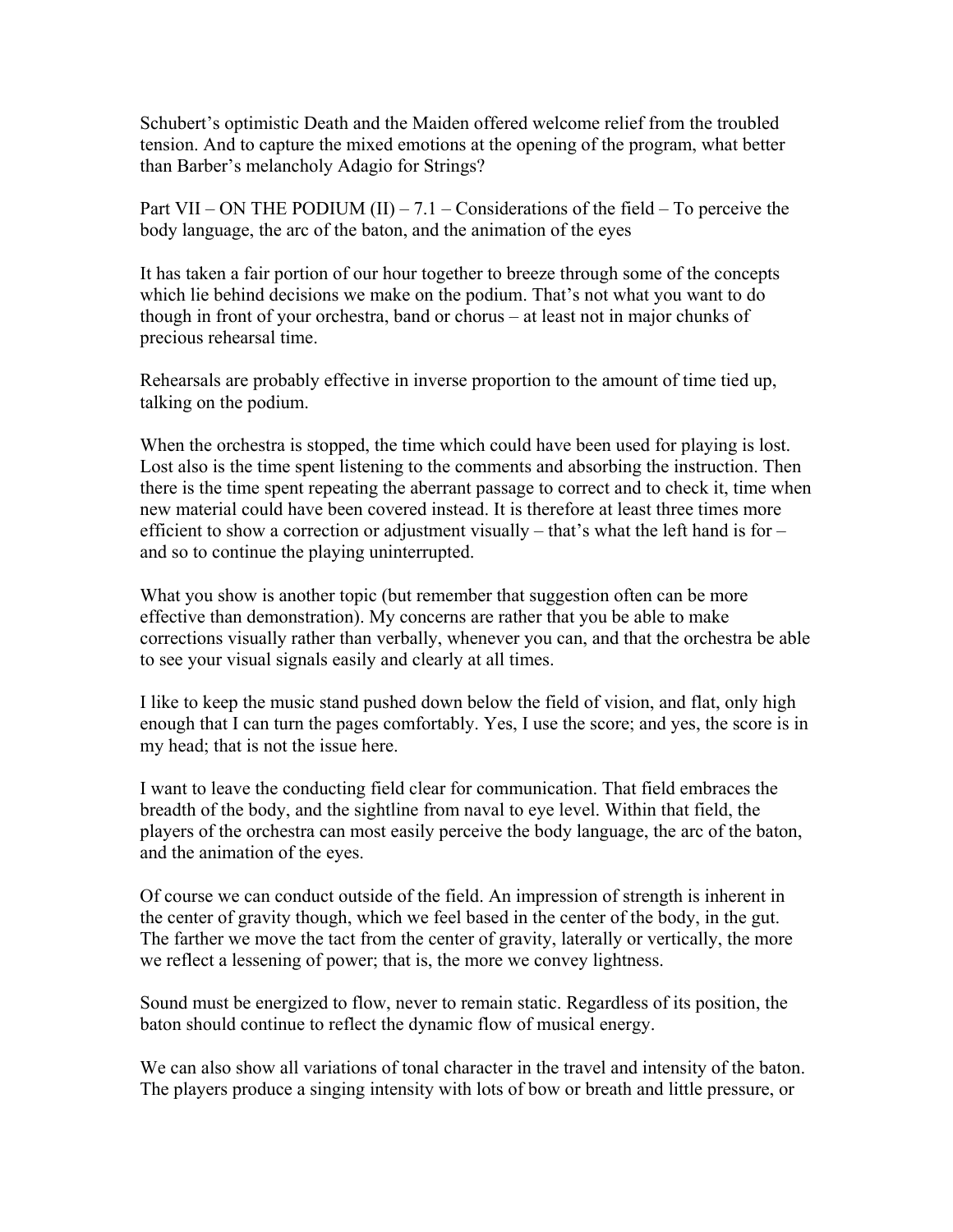an energetic intensity with little bow or breath and lots of pressure. Mirroring that, the baton seems to sing when we show light energy in an ample arc, and to energize when we show much intensity within a short one.

The musicians do not watch the conductor all the time, as you well know. Most of the time they follow the music on their stands, and look up where they need to see changes of tempo, dynamic or character. Our responsibility is to show those changes and set the style.

Our job is not to beat one, two, three, four, mindlessly throughout the work. The orchestra doesn't need that. Something far nicer can be achieved occasionally by stilling the baton, thus focussing the orchestra's self attention on its own propulsive energy and ensemble texture, and passing ownership over to the players. Try it.

7.2 – Considerations of rehearsing – Some techniques of the trade

Sometimes tastefully soaring phrases, fluidly flowing rhythms and singing sonorities are not exactly what we hear from every section or from every player. Some phrasing, rhythms or textures become bound up, it seems, in the mechanics of the instrument or notation.

Our work is principally realized during the process of rehearsal, when we work with our musicians to prepare the performance. Rehearsal time is precious. With the large orchestras, bands and choruses we conduct, every minute of rehearsal time represents an investment of more than one man-hour.

You can do virtually anything honorable with a student group, and the players will accept your approach without question. You may apply the same techniques with an amateur group. First though you would do well to engage their understanding of the objective, so that they feel expertly and sympathetically led, and not demeaned.

You might even wish to utilize some of these techniques with a professional group, but be wary. Even if successful in your objective, you risk alienating proud professional players and calling the union down on your head.

## 7.2 (1) Correcting

The most universal technique I use to correct a problem is to sing the passage the way I hear it, then repeat it the way I want to hear it.

## 7.2 (2) Tempo

To help players to become more aware of the style of a passage, ask them to start it together alone, without you – and, by the way, without counting off. When they raise the bow or take the breath together as chamber music, they cultivate self-awareness of the relationship of the preparatory beat to the style and character of the music.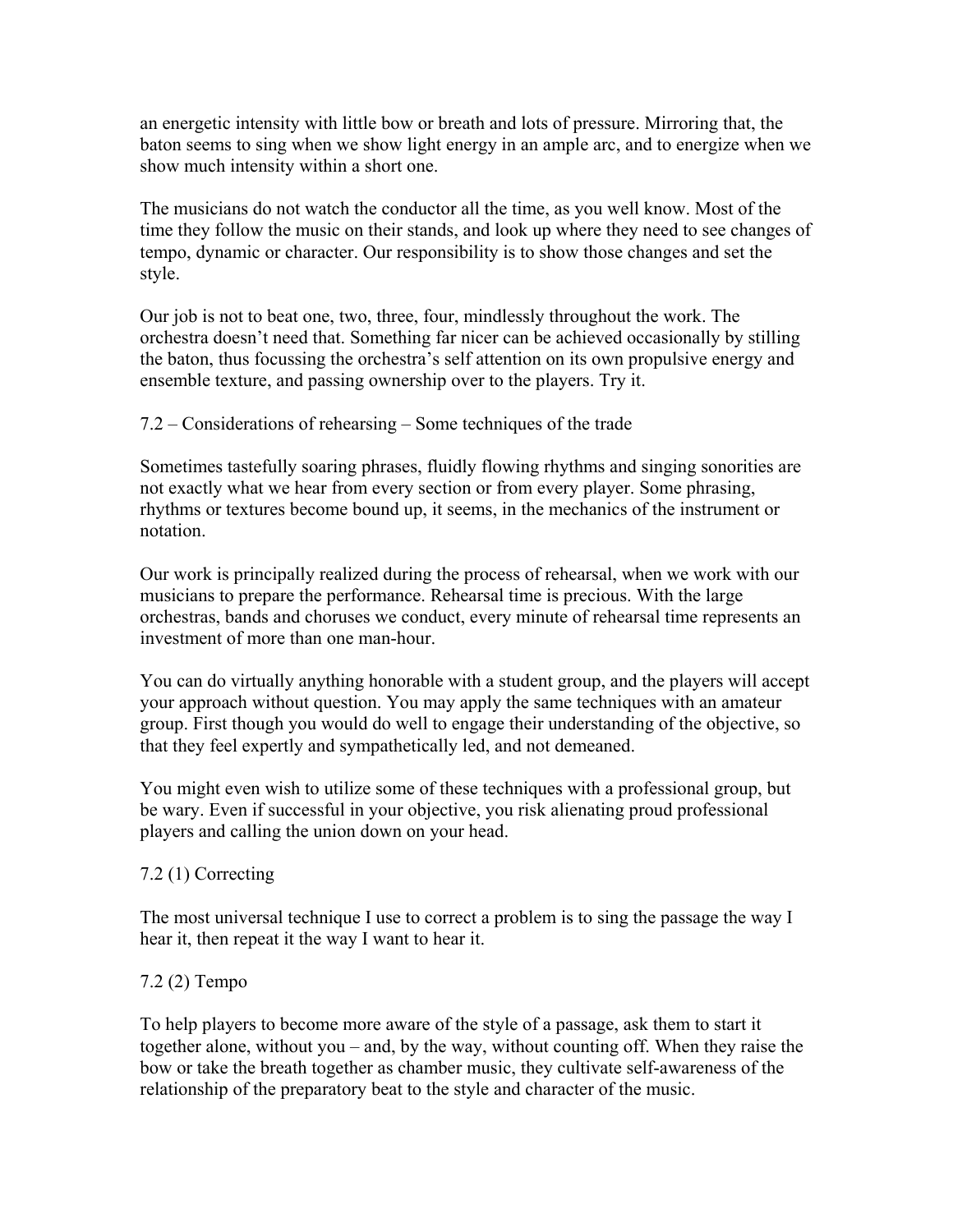# 7.2 (3) Phrasing

To help players to shape musical phrases more intelligently, ask them to tell you the length of the phrase. If they are breaking the phrase, ask them if it is two, four, eight or sixteen measures in length – or another length. If they are flattening the phrase, ask them where is the point of the expressive arch. Then ask them to play the phrase without breaking it, with the peak at the proper point of climax.

## 7.2 (4) Rhythm

To help players to free up the rhythmic flow, ask them to play the passage without looking at their music. You can even take their parts away. When they play by heart, freed from the visual impediment of the barlines, they intuitively perceive the music organically.

# 7.2 (5) Repair

To help players to correct lengthy faulty passages, ask them to take up the line in short sections starting from the end, not the beginning. After the last section has been fixed correctly, then ask for the next to the last section, which, once fixed, can be continued on to the conclusion of the passage without fatigue. After that, the third last section can be addressed, and so on progressively until the entire passage is rendered correctly from beginning to end.

# 7.2 (6) Memory

To help players to memorize a lengthy or complex passage, do the same: start from the back end and gradually add bits progressively toward the front.

# 7.2 (7) Parts

To help a section to correct notes, balance or intonation in their parts, first work out the corrections in the lowest part alone, not the highest. After lowest part has been rendered correctly, then add the next higher part, and so on progressively until the entire section is playing together correctly, in balance, in tune. This not only isolates problems which the principal player or section is not responsible for, but it also avoids fatiguing him unnecessarily and dignifies his playing.

## 7.2 (8) Ensemble

To help players to become more sensitive to ensemble, ask them to play the passage together alone, without you. When they play together as chamber music, they cultivate awareness of the interaction of the parts. They also develop a vital sense of ownership of their own ensemble.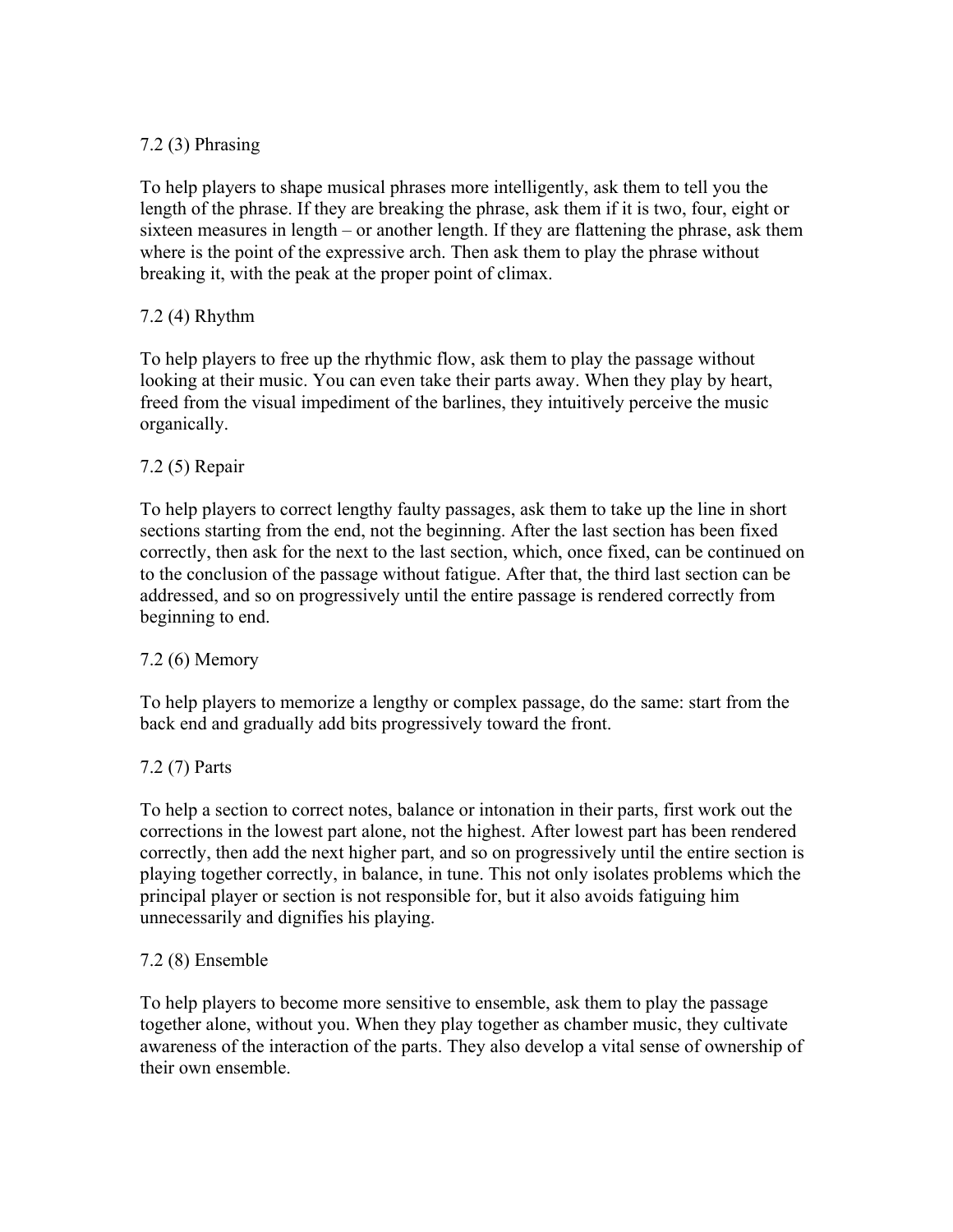## 7.2 (9) Standing

To help players to focus the musical style and assert the prominence of their parts, ask them to play the passage standing. When they play standing while others around them are sitting, the context of the ensemble automatically produces a sense of proportion and dominance, and they intuitively play with greater concentration.

## 7.2 (10) Bowing

To help string players to define dynamic levels more clearly, ask them to play in a specific part of the bow. Ask them to avoid the midpoint, where it is comfortable to play but the sound has no particular character. Ask the players to consider the bow length divided into 1/6ths from the tip to the frog – pianissimo, piano, mezzopiano, mezzoforte, forte, fortissimo – and to use it that way.

### 7.2 (11) Singing

To help players to make a passage sound more expressive, you can ask them to sing the line, vocally. Then ask them to play it the way they sang it. You might first ask the entire orchestra to sing their parts together though, after which you can ask sections or individual players to sing. When musicians rid themselves of all mechanical impediments, the difference in their playing is amazing.

### 7.2 (12) Style

To help players to play more stylistically, ask them to describe for you the musical character. Ask them especially if they feel the phrase is masculine or feminine, the essential distinction in human character.

#### 7.2 (13) Reinforcing

For reinforcement of any of these techniques of the trade, ask the remainder of the orchestra, band or chorus if they can hear a difference from before. This is a good thing to remember. It draws in the listeners, rewards the players, and lends credibility to the process.

#### 7.3 – Considerations of concertizing – To be ready, rested, and roused

Professional players regularly perform in concert, and so develop their own personal routine to be able to deliver a proper performance at concert time. Amateur and student ensembles would likely benefit from a few words of guidance though, when the rehearsals have come to a conclusion and the concert is around the corner.

In order to give their best, the players must be ready, rested, and roused. I have a little list.